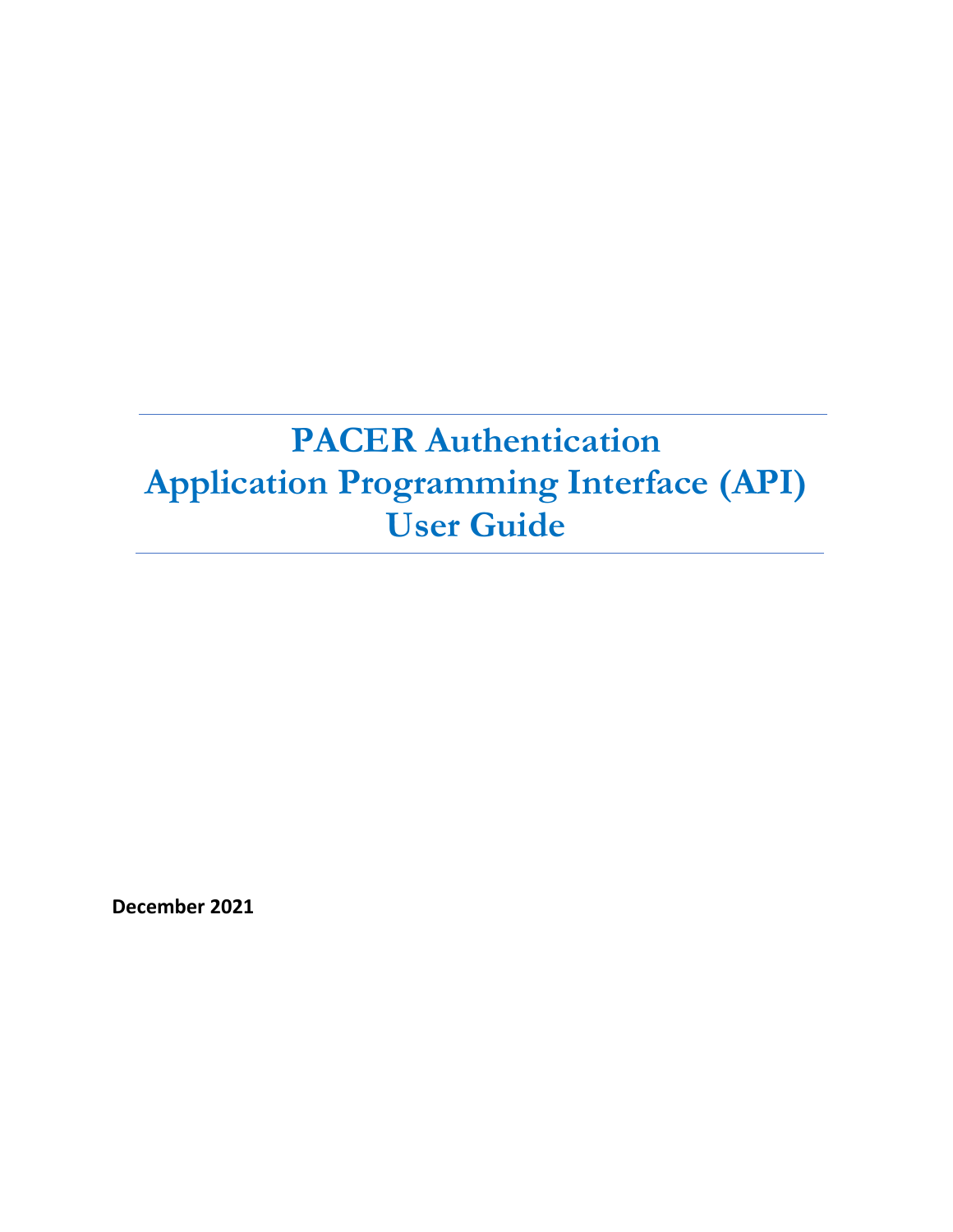# Contents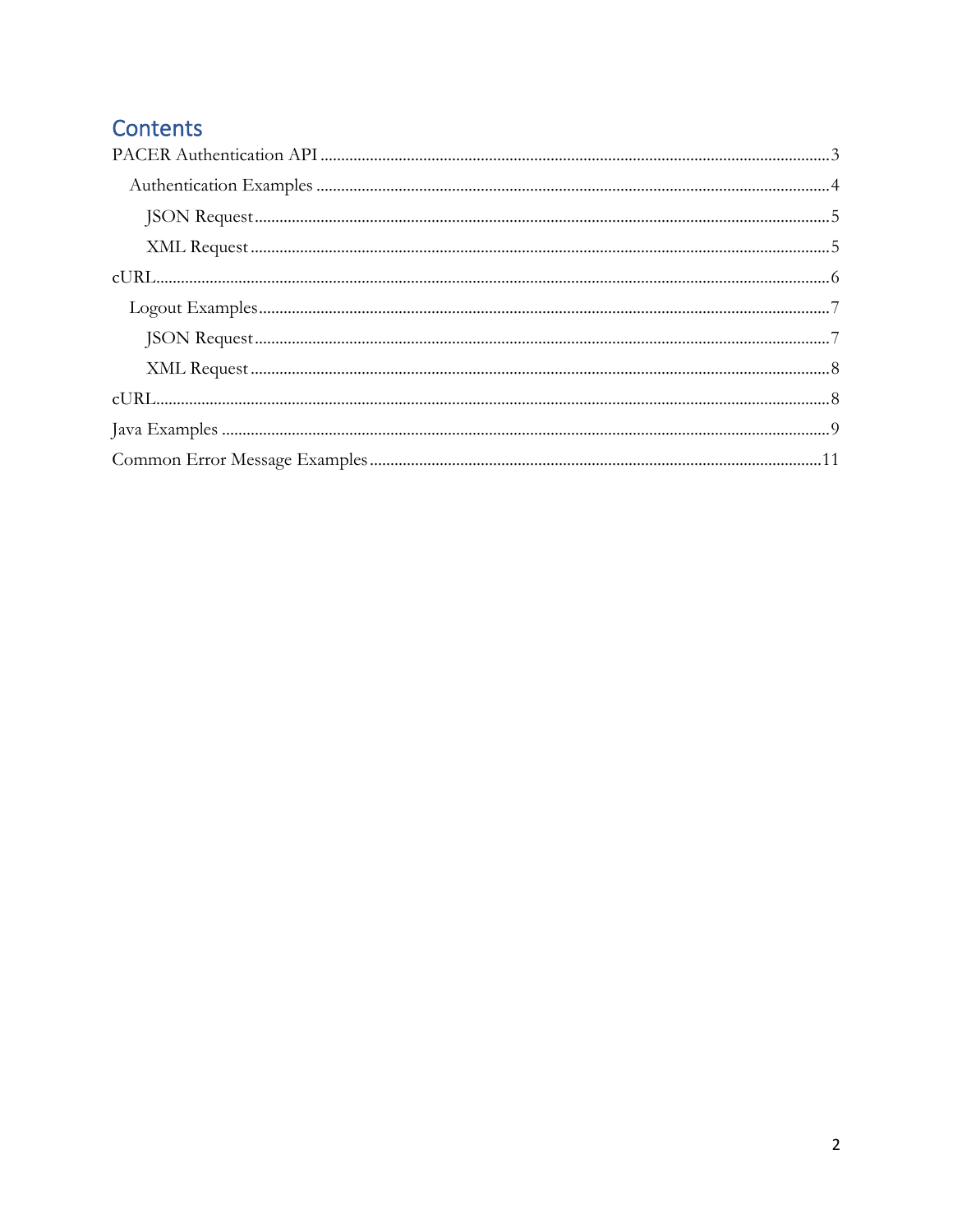# <span id="page-2-0"></span>PACER Authentication API

To access court records, the first step is to get an authentication token using your PACER username and password. If you do not have a PACER account, you may register for one at the appropriate account registration URL. The PACER authentication service accepts a valid PACER username and password and returns an authentication token.

The PACER Authentication API provides a way to authenticate automatically and without a user interface. This can help facilitate access for automated systems.

For API testing, a separate PACER QA environment is available. This environment contains test data, and searches are not billable. To access this environment, a QA PACER account is required. This account is separate from any other PACER accounts and can only be used in the QA environment. Register for this type of account at: [https://qa-pacer.uscourts.gov.](https://qa-pacer.uscourts.gov/) For a Production account, register at [https://pacer.uscourts.gov.](https://pacer.uscourts.gov/)

The table below shows the URLs used throughout the document for the QA or Production environments. You should substitute the appropriate URL for the selected environment.

| <b>URL Purpose</b>   | URL Name          | QA URL                | <b>Production URL</b>    |
|----------------------|-------------------|-----------------------|--------------------------|
| Account registration | registrationurl   | qa-pacer.uscourts.gov | pacer.uscourts.gov       |
| Authentication       | authenticationurl | qa-login.uscourts.gov | pacer.login.uscourts.gov |

| Description         | Authenticate using your PACER username and password. Get the                  |
|---------------------|-------------------------------------------------------------------------------|
|                     | authentication token required by all court applications.                      |
| <b>Service</b>      | 'services/cso-auth                                                            |
| Endpoint            | To authenticate use the authenticationurl                                     |
|                     | https://{authenticationurl}/services/cso-auth                                 |
| Method              | <b>POST</b>                                                                   |
| Request             | Use the request header to specify the format of the request and the response. |
| headers             | The Content-type header indicates the format of the request and the Accept    |
|                     | header indicates the format of the response.                                  |
|                     | For JSON formatting, use:                                                     |
|                     | application/json                                                              |
|                     | For XML formatting, use:                                                      |
|                     | application/xml                                                               |
| <b>Request body</b> | Use the request body to pass in the PACER username and password for           |
|                     | authentication.                                                               |
|                     | An optional client code can also be included in the request.                  |

## **Authentication Service**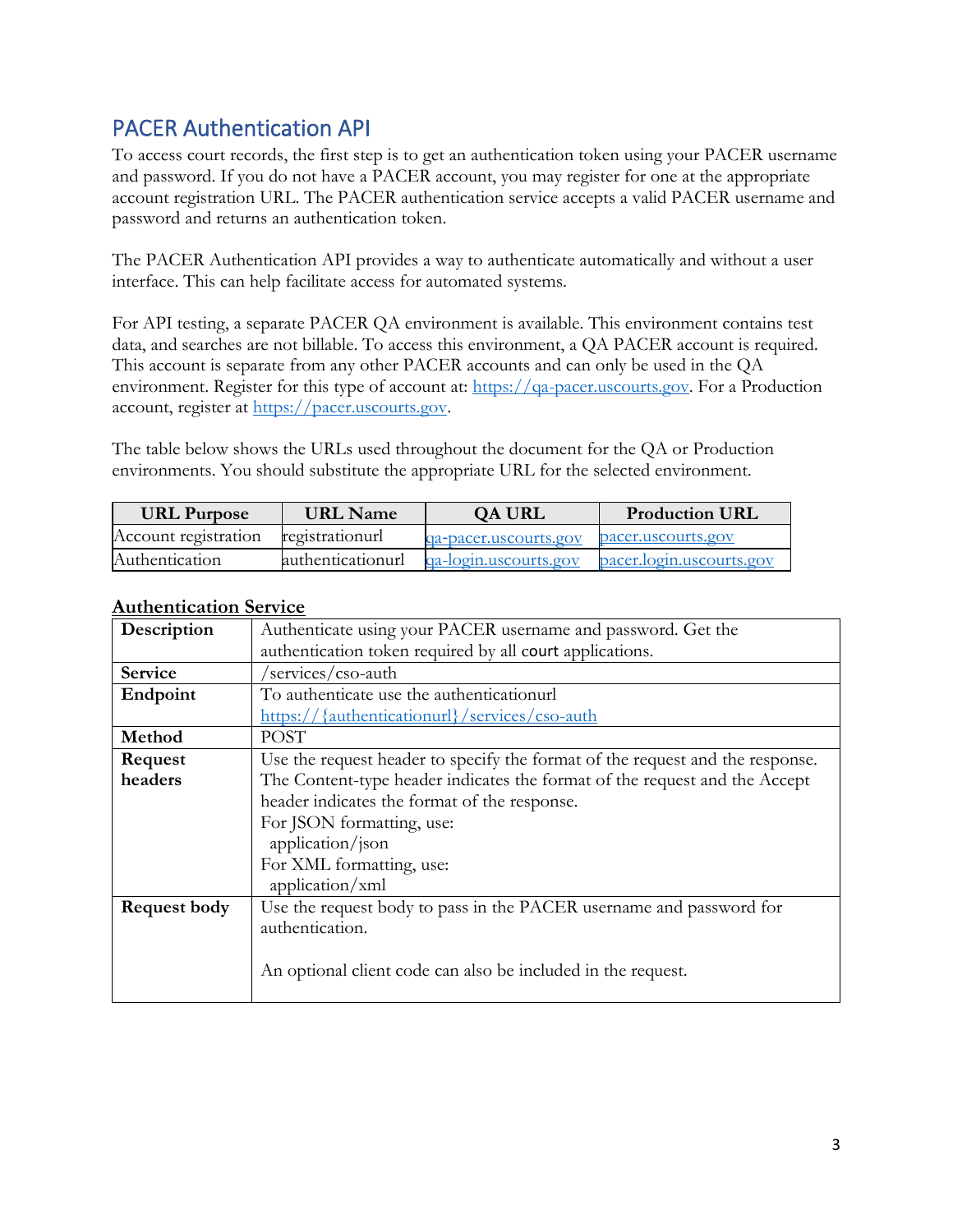|          | If you are a filer, the request body must also include the redaction flag, with a<br>value of $11$                                                                                                                                                                                                                     |
|----------|------------------------------------------------------------------------------------------------------------------------------------------------------------------------------------------------------------------------------------------------------------------------------------------------------------------------|
| Response | The authentication API returns a JSON or XML object with three elements:<br>loginResult, nextGenCSO, and errorDescription. If the login is successful, the<br>nextGenCSO will have a 128-byte string of characters.                                                                                                    |
|          | A successful login does not guarantee court search privileges but will allow you<br>to continue to log in and perform other activities (e.g., e-file, request filing<br>privileges).                                                                                                                                   |
|          | Review the error description for any additional information regarding the<br>authentication attempt.                                                                                                                                                                                                                   |
|          | The nextGenCSO token remains valid for an extended period; therefore, it<br>should be used for all subsequent calls while it is valid—until you call the<br>logout service or until you reach the maximum valid account login time.<br>NextGenCSO tokens will be periodically re-issued and should be updated<br>then. |
|          | If authentication is successful, the nextGenCSO authentication token should<br>be set as a cookie. You should include the nextGenCSO token as a cookie in<br>the header of each request to court systems. <sup>2</sup>                                                                                                 |
|          | <b>NOTE:</b> If you access legacy (CurrentGen) courts, the nextGenCSO<br>authentication token should also be set as a PacerSession cookie. Once<br>all courts have converted to NextGen, this will be deprecated.                                                                                                      |
|          | If the optional client code information is included, the PacerClientCode cookie<br>should be set and passed in the header of each request to court systems. <sup>3</sup>                                                                                                                                               |

## <span id="page-3-0"></span>**Authentication Examples**

You can retrieve authentication tokens through this service with your PACER username and password. Authentication allows you to supply an optional client code. The client code is only used for court search purposes and is not required for successful authentication. NOTE: If your account requires a client code and you do not enter one, you can successfully log in to e-file and request filing privileges, but you will not be able to search.

Authentication calls require filers to include the redaction flag. This flag indicates the filer complies with filing redaction rules.

<sup>2</sup> Please see the PACER Case Locator (PCL) API for specifics on setting header values instead of cookies.

<sup>&</sup>lt;sup>1</sup> All filers must redact the following: Social Security or taxpayer identification numbers; dates of birth; names of minor children; financial account numbers; and in criminal cases, home addresses in compliance with Fed. R. App. P. 25(a)(5), Fed. R. Civ. P. 5.2, Fed. R. Crim. P. 49.1, Fed. R. Bankr. P. 9037. This requirement applies to all documents, including attachments.

<sup>3</sup> See note 2.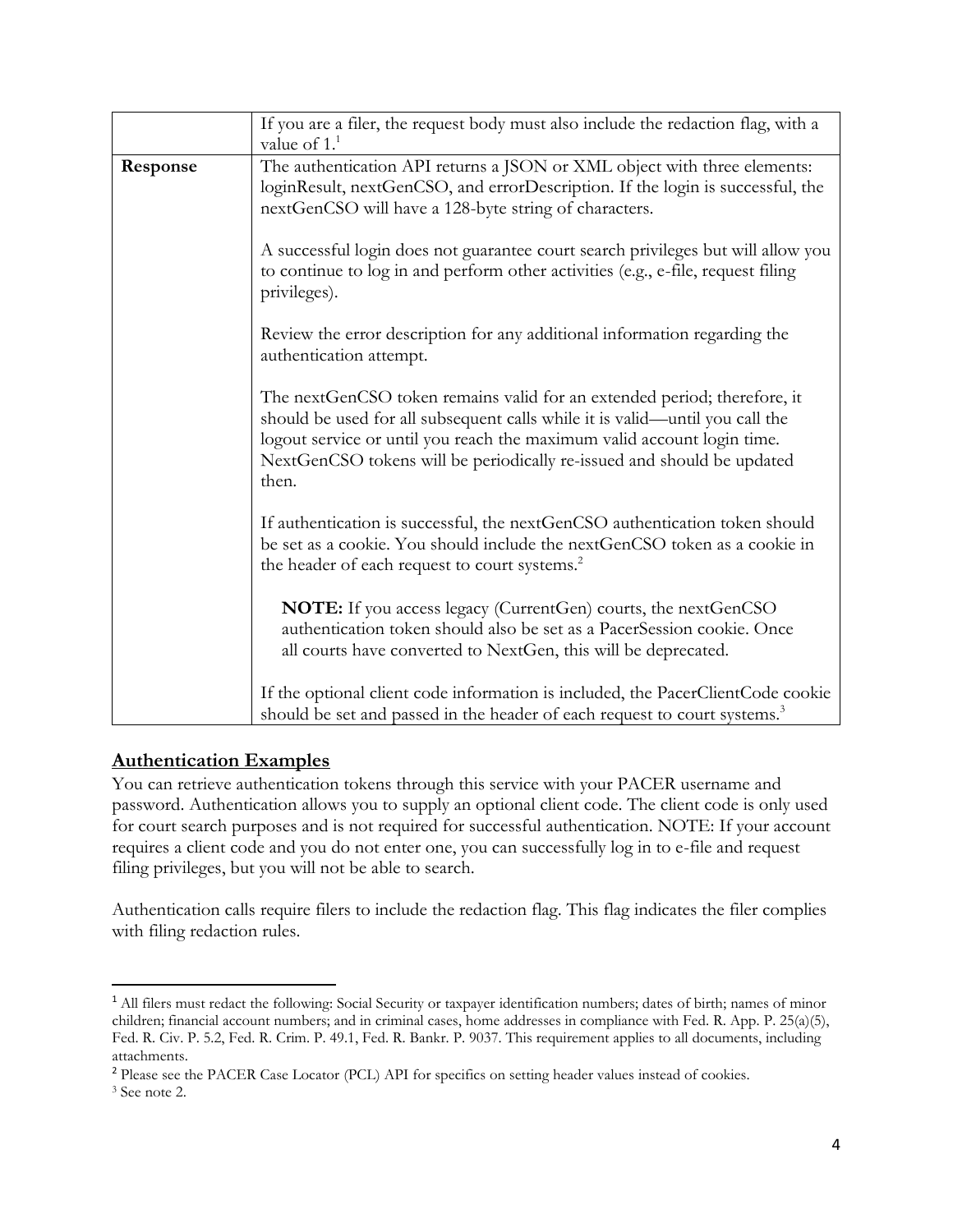## <span id="page-4-0"></span>JSON Request

POST: https://{authenticationurl}/services/cso-auth Request header:

Content-type: application/json Accept: application/json

Request body: {

```
 "loginId": "yourpacerusername",
 "password": "yourpacerpassword",
  "clientCode": "testclientcode",
  "redactFlag": "1"
```
Response body:

}

```
{
     "nextGenCSO": "your128characterauthenticationtokentobeuseduntilexpirationyour12
8characterauthenticationtokentobeuseduntilexpirationyour128chara",
     "loginResult": "0",
     "errorDescription": ""
}
```
## <span id="page-4-1"></span>XML Request

POST: https://{authenticationurl}/services/cso-auth Request header:

```
Content-type: application/xml
Accept: application/xml
```
#### Request body:

```
<?xml version="1.0" encoding="UTF-8"?>
<CsoAuth>
      <loginId>pacerusername</loginId>
      <password>pacerpassword</password>
      <clientCode>pacerclientcode</clientCode>
      <redactFlag>1</redactFlag>
</CsoAuth>
```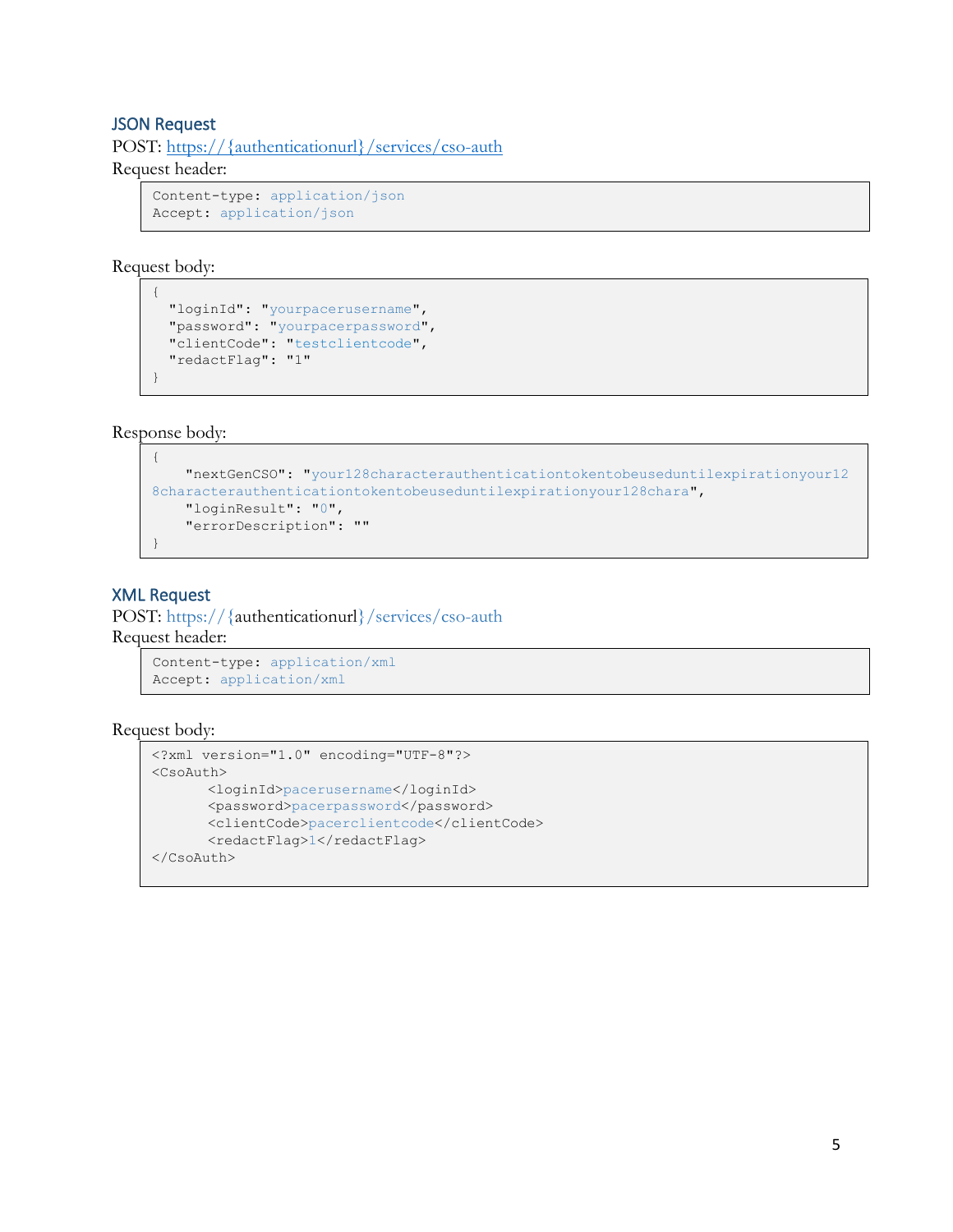Response body:

```
<?xml version="1.0" encoding="UTF-8" standalone="yes"?>
<CsoAuth>
    <nextGenCSO>your128characterauthenticationtokentobeuseduntilexpirationyour128ch
aracterauthenticationtokentobeuseduntilexpirationyour128chara</nextGenCSO>
    <loginResult>0</loginResult>
    <errorDescription></errorDescription>
</CsoAuth>
```
## <span id="page-5-0"></span>cURL

Request:

```
curl --location --request POST 'https://{authenticationurl}/services/cso-auth' \
--header 'Content-Type: application/json' \
--data '{
  "loginId":"yourpacerusername",
   "password":"yourpacerpassword"
}'
```
## Response body:

```
{
     "nextGenCSO": "your128characterauthenticationtokentobeuseduntilexpirationyour128cha
racterauthenticationtokentobeuseduntilexpirationyour128chara",
    "loginResult": "0",
     "errorDescription": ""
}
```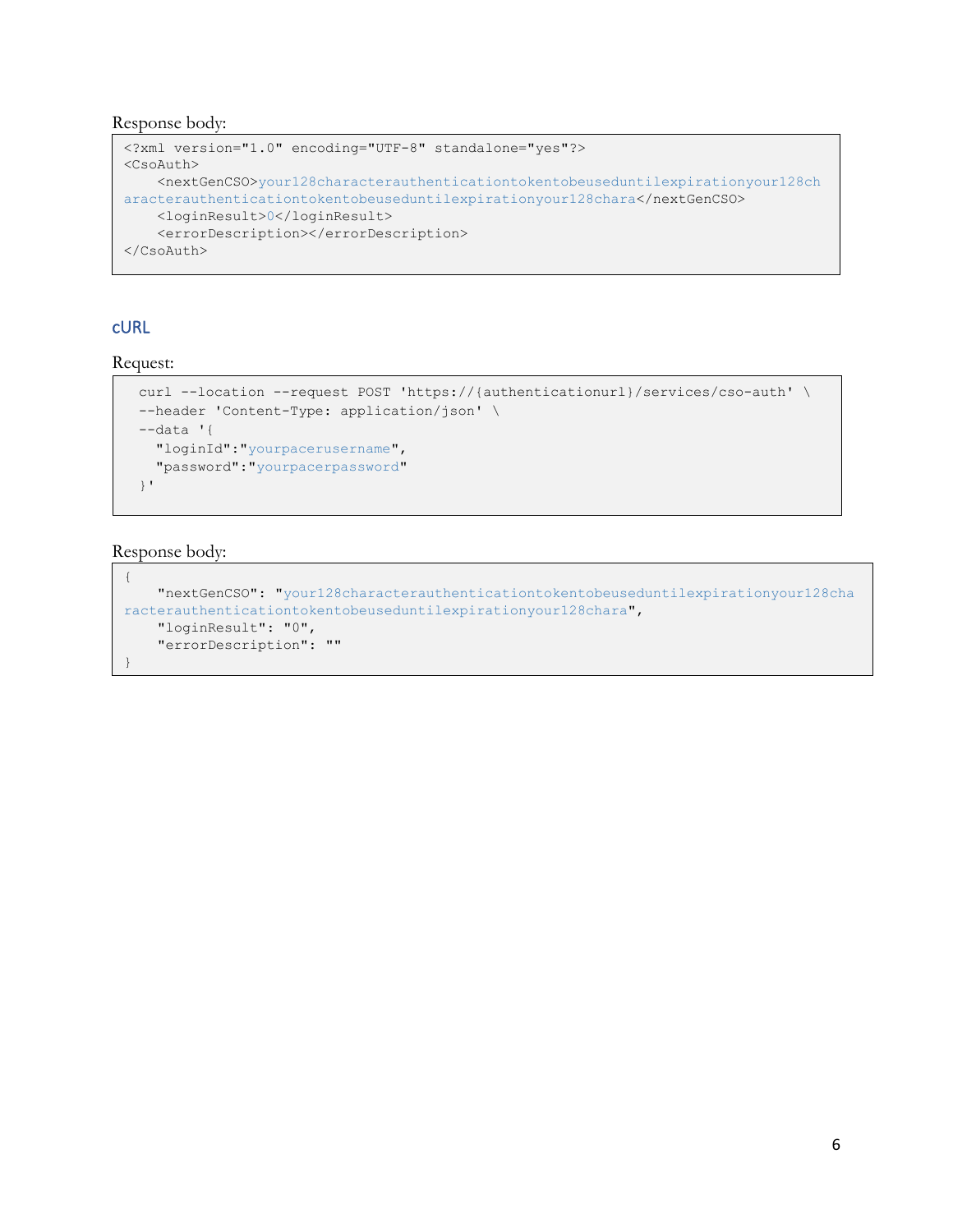| <b>Logout Service</b> |                                                                               |
|-----------------------|-------------------------------------------------------------------------------|
| Description           | Log out using your PACER authentication token required by all court           |
|                       | applications.                                                                 |
| Service               | /services/cso-logout                                                          |
| Endpoint              | To log out, use the authenticationurl                                         |
|                       | https://{authenticationurl}/services/cso-logout                               |
| Method                | <b>POST</b>                                                                   |
| Request               | Use the request header to specify the format of the request and the response. |
| headers               | The Content-Type header indicates the format of the request, and the Accept   |
|                       | header indicates the format of the response.                                  |
|                       | For JSON formatting, use:                                                     |
|                       | application/json                                                              |
|                       | For XML formatting, use:                                                      |
|                       | application/xml                                                               |
| <b>Request body</b>   | Use the request body to pass in the PACER authentication token for logout.    |
| Response              | The authentication API returns a JSON or XML object with three elements:      |
|                       | loginResult, nextGenCSO, and errorDescription. If the logout is successful,   |
|                       | the nextGenCSO has successfully been invalidated.                             |
|                       |                                                                               |
|                       | Review the error description for any additional information regarding the     |
|                       | logout attempt.                                                               |
|                       |                                                                               |
|                       | A successful logout means the authentication token is no longer valid for     |
|                       | searching or e-filing privileges.                                             |

## <span id="page-6-0"></span>**Logout Examples**

You can invalidate an authentication token through this service. Pass in the nextGenCSO authentication token you want to invalidate. Any subsequent search requests will not recognize this token. The user must authenticate again to get another valid token.

## <span id="page-6-1"></span>JSON Request

POST: https://{authenticationurl}/services/cso-logout Request header:

```
Content-type: application/json
Accept: application/json
```
Request body:

```
{
   "nextGenCSO": "yourauthenticationtoken",
}
```
Response body:

```
{
     "loginResult": "0",
     "errorDescription": ""
}
```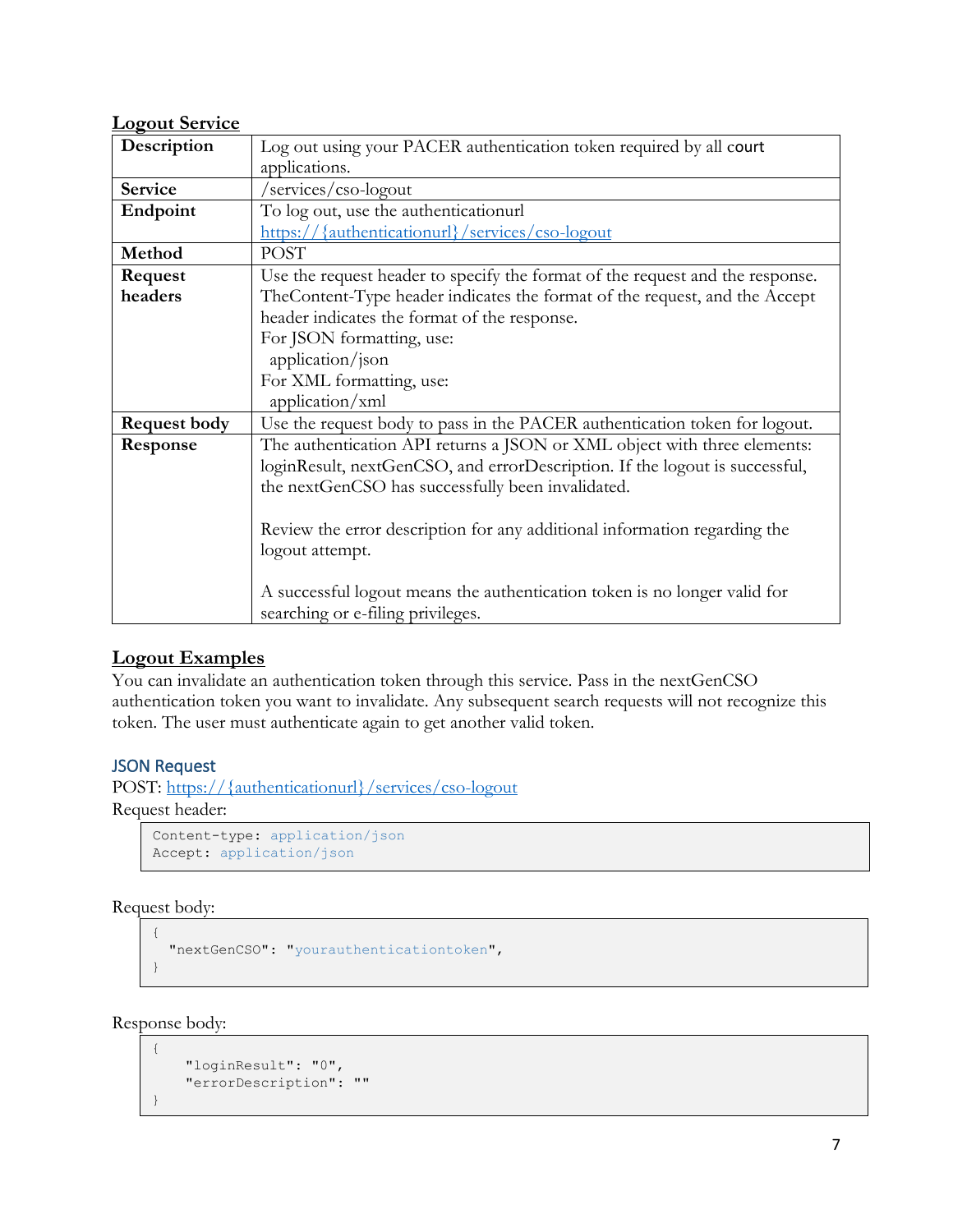## <span id="page-7-0"></span>XML Request

POST: https://{authenticationurl}/services/cso-logout Request header:

```
Content-type: application/xml
Accept: application/xml
```
#### Request body:

```
<?xml version="1.0" encoding="UTF-8"?>
<CsoAuth>
      <nextGenCSO>
your128characterauthenticationtokentobeuseduntilexpirationyour128characterauthentic
ationtokentobeuseduntilexpirationyour128chara
      </nextGenCSO>
</CsoAuth>
```
## Response body:

```
<?xml version="1.0" encoding="UTF-8" standalone="yes"?>
<CsoAuth>
    <nextGenCSO>your128characterauthenticationtokentobeuseduntilexpirationyour128ch
aracterauthenticationtokentobeuseduntilexpirationyour128chara</nextGenCSO>
    <loginResult>0</loginResult>
    <errorDescription></errorDescription>
</CsoAuth>
```
## <span id="page-7-1"></span>cURL

Request:

```
curl --location --request POST 'https://{authenticationurl}/services/cso-logout' \
--header 'Content-Type: application/json' \
--data '{
  "nextGenCSO":"
your128characterauthenticationtokentobeuseduntilexpirationyour128characterauthenti
cationtokentobeuseduntilexpirationyour128chara "
}'
```
## Response body:

```
{
     "loginResult": "0",
     "errorDescription": ""
}
```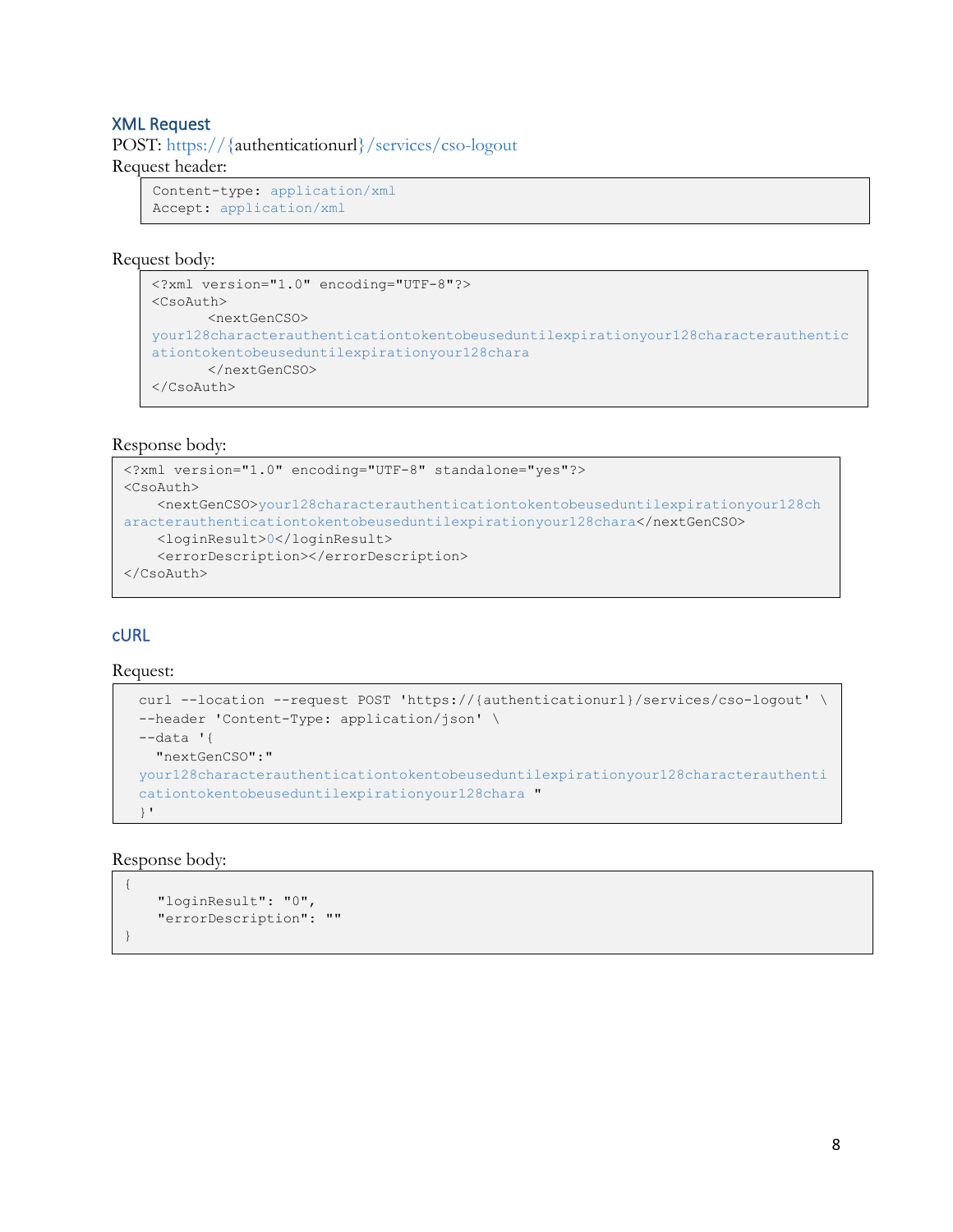# <span id="page-8-0"></span>Java Examples

The following is an example of calling the PACER authentication service using the Java programming language.

```
try {
   URL url = new URL("https://{authenticationurl}/services/cso-auth");
   HttpURLConnection conn = (HttpURLConnection) url.openConnection();
   conn.setDoOutput(true);
   conn.setRequestMethod("POST");
   conn.setRequestProperty("Content-Type", "application/json");
   conn.setRequestProperty("Accept", "application/xml"); // can also return json
  String authJson = "\{\Psi\}. \"yourpacerusername\","
                    + "\"password\": \"yourpacerpassword\" }";
   OutputStream os = conn.getOutputStream();
   os.write(authJson.getBytes());
   os.flush();
   BufferedReader reader = new BufferedReader(new
                                 InputStreamReader((conn.getInputStream())));
    // responseBody will contain the response in either JSON or XML format
   String responseLine;
   String responseBody = "";
  while ((responseLine = reader.readLine()) != null {
       responseBody += responseLine;
 }
}
catch (IOException e) {
    e.printStackTrace();
    System.exit(-1);
}
```
Example: Authenticating a user via the court authentication API using Java

The following is an example of calling the logout service using the Java programming language.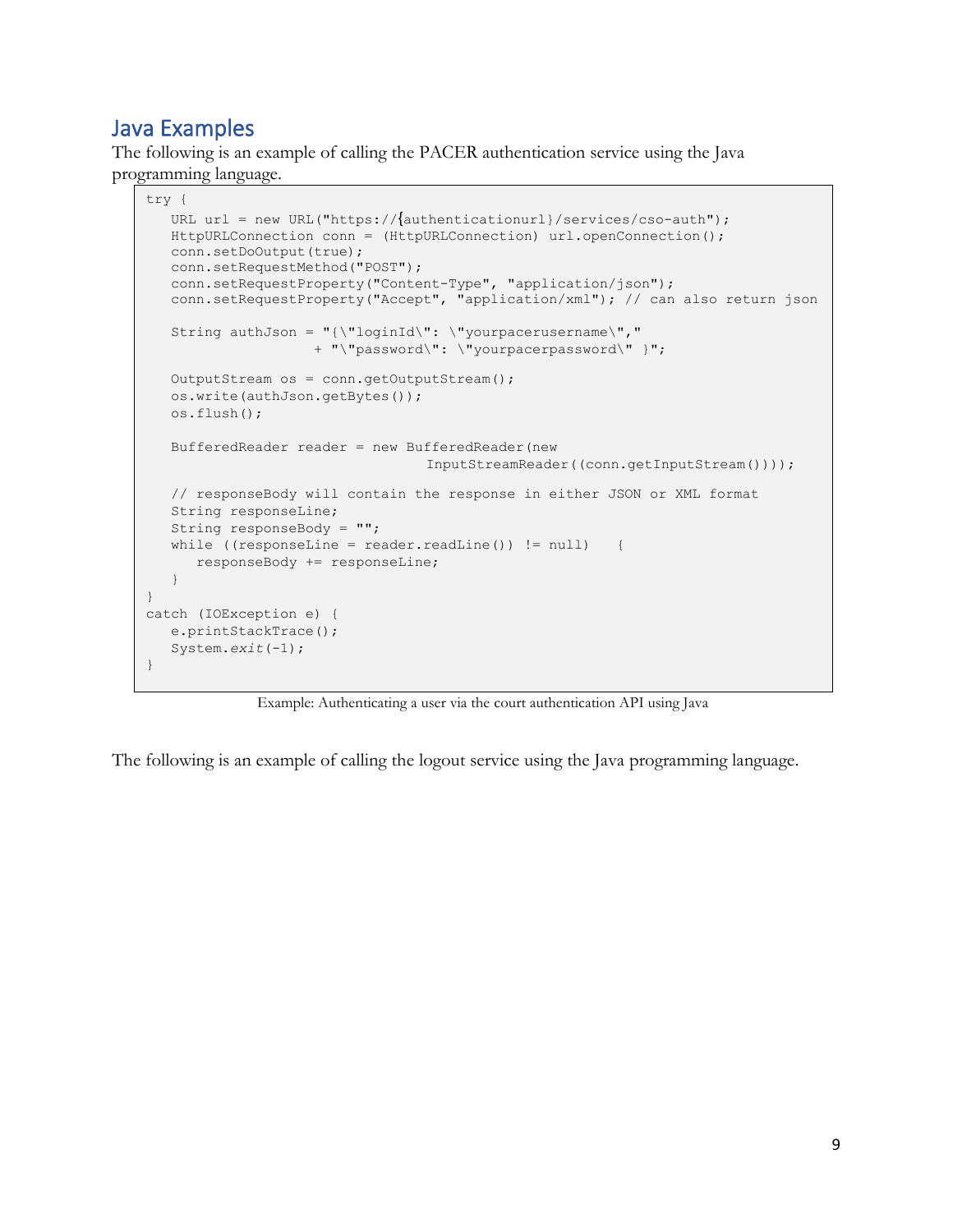```
try {
   URL url = new URL("https://{authenticationurl}/services/cso-logout");
   HttpURLConnection conn = (HttpURLConnection) url.openConnection();
   conn.setDoOutput(true);
   conn.setRequestMethod("POST");
   conn.setRequestProperty("Content-Type", "application/json");
    conn.setRequestProperty("Accept", "application/xml"); // can also return json
    String authJson = "{\"nextGenCSO\": \"
your128characterauthenticationtokentobeuseduntilexpirationyour128characterauthen
ticationtokentobeuseduntilexpirationyour128chara\" }";
    OutputStream os = conn.getOutputStream();
   os.write(authJson.getBytes());
   os.flush();
   BufferedReader reader = new BufferedReader(new
                                  InputStreamReader((conn.getInputStream())));
   // responseBody will contain the response in either JSON or XML format
   String responseLine;
   String responseBody = "";
   while ((responseLine = reader.readLine()) != null) {
       responseBody += responseLine;
 }
}
catch (IOException e) {
   e.printStackTrace();
   System.exit(-1);
}
```
Example: Logging out via the court authentication API using Java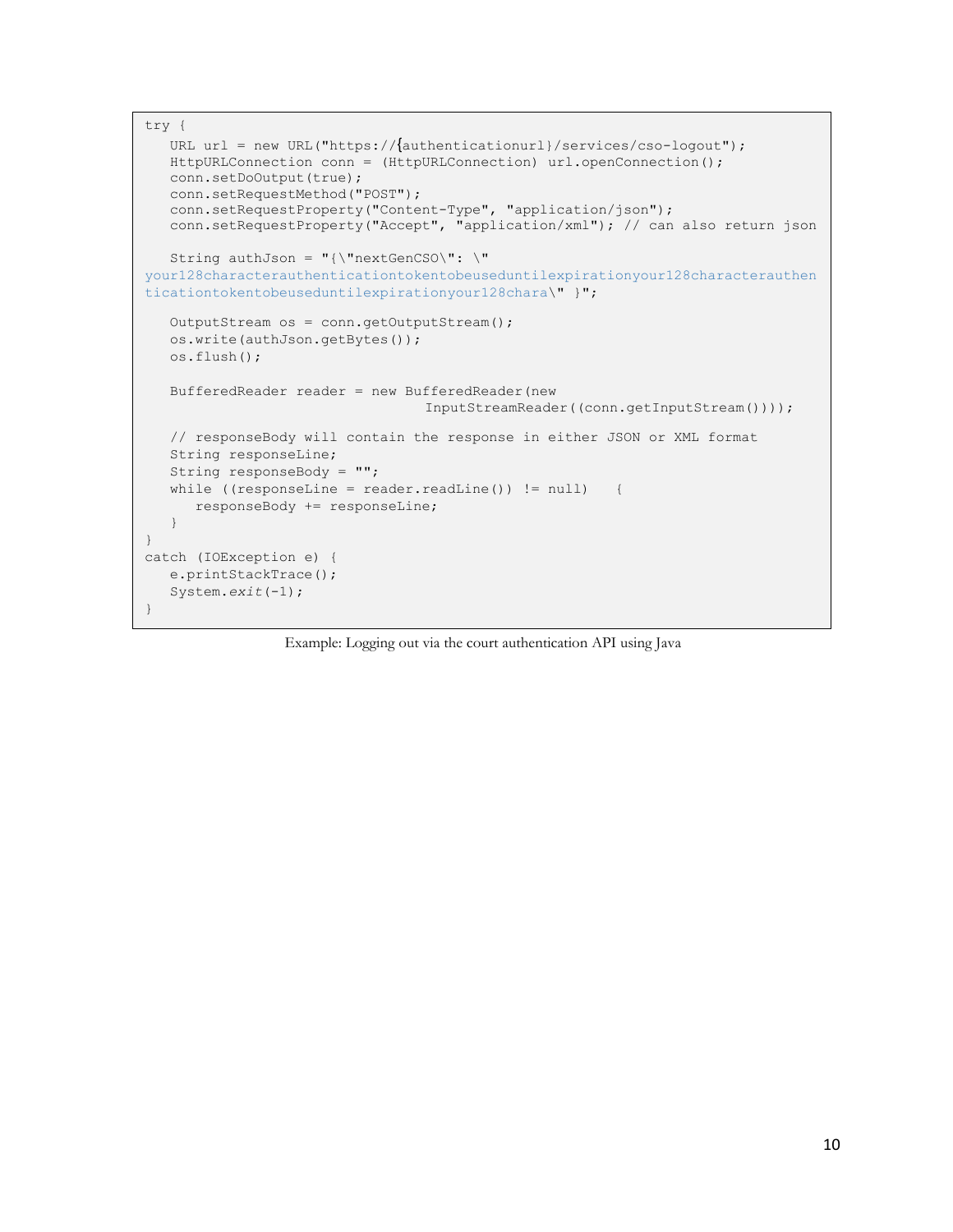## <span id="page-10-0"></span>Common Error Message Examples

The following shows sample error messages when calling the authentication API.

#### Request header:

```
Content-type: application/json
Accept: application/json
```
Request body:

```
{
   "loginId": "yourpacerusername",
   "password": "yourpacerpassword
}
```
Response body:

This example shows the error description if your account requires a client code for searching, but one was not provided.

```
{
     "nextGenCSO": "your128characterauthenticationtokentobeuseduntilexpirationyour12
8characterauthenticationtokentobeuseduntilexpirationyour128chara",
     "loginResult": "0",
     "errorDescription": "A required Client Code was not entered. You may continue 
to log in and perform other activities (e.g., e-file, request filing privileges),
but you will not have PACER search privileges."
}
```
Error message solution:

Add a client code to the request body.

```
 "loginId": "yourpacerusername",
 "password": "yourpacerpassword",
 "clientCode": "yourclientcode"
```
Request header:

{

}

```
Content-type: application/json
Accept: application/json
```
Request body:

```
{
   "loginId": "yourpacerusername",
   "password": "yourpacerpassword
}
```